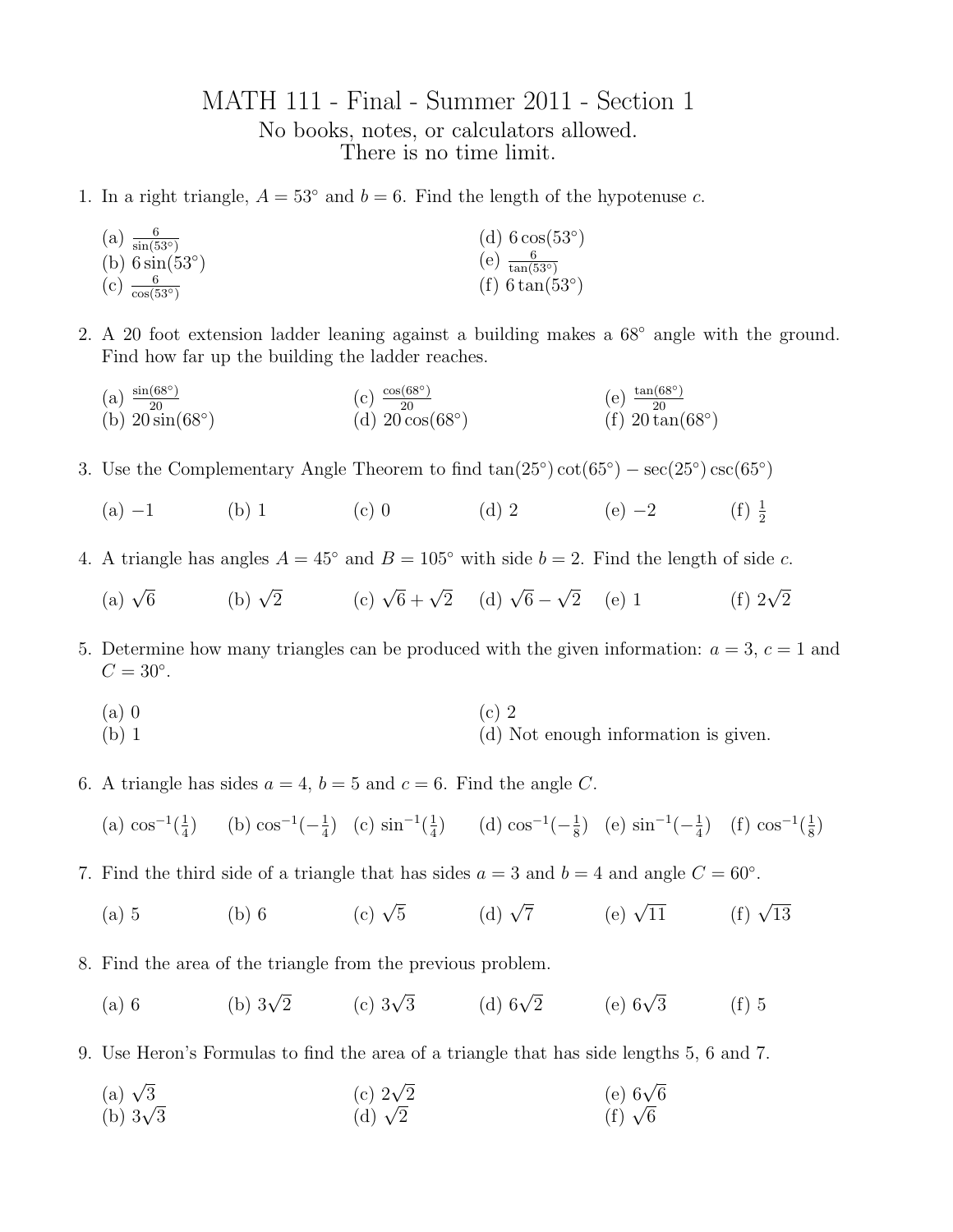- 10. An object attached to a coiled spring is pulled down 5 centimeters from its position of rest and is released. Assuming it has simple harmonic motion with period 2, find the equation that describes the position of the object after t seconds.
	- (a)  $d(t) = 5\cos(\pi t)$ (b)  $d(t) = -5\cos(\pi t)$ (c)  $d(t) = 5\cos(\frac{t}{\pi})$ (d)  $d(t) = -5\cos(\frac{t}{\pi})$ (e)  $d(t) = 5\cos(\frac{t}{2})$ (f)  $d(t) = 5\cos(2t)$



12. Let  $(2, -\frac{\pi}{6})$  be a point in polar coordinates. Which of the following is NOT the same point?

- (a)  $(2, \frac{11\pi}{6})$  (b)  $(2, -\frac{13\pi}{6})$  (c)  $(-2, \frac{\pi}{6})$  (d)  $(-2, \frac{5\pi}{6})$  (e)  $(-2, -\frac{7\pi}{6})$  (f)  $(2, -30^{\circ})$
- 13. Find the polar coordinates of the point  $(-2, 2\sqrt{3})$  which is in rectangular coordinates.
	- (a)  $(2, \frac{\pi}{3})$  (b)  $(2, \frac{2\pi}{3})$  (c)  $(2, \frac{5\pi}{6})$  (d)  $(4, \frac{\pi}{3})$  (e)  $(4, \frac{2\pi}{3})$  (f)  $(4, \frac{5\pi}{6})$
- 14. Convert the point in polar coordinates  $(-2, \frac{3\pi}{4})$  to rectangular coordinates.
	- (a)  $(\sqrt{2}, \sqrt{2})$ (b)  $(-\sqrt{2}, \sqrt{2})$ (c)  $(\sqrt{2}, -\sqrt{2})$ (d)  $(-\sqrt{2}, -\sqrt{2})$ (e)  $(\frac{\sqrt{2}}{2}, \frac{\sqrt{2}}{2})$ (f)  $(\frac{\sqrt{2}}{2}, -\frac{\sqrt{2}}{2})$
- 15. Transform the equation  $r = -4 \sin(\theta)$  from polar coordinates to rectangular coordinates.
	- (a)  $(x+2)^2 + y^2 = 4$ (b)  $(x+2)^2 + y^2 = 2$ (c)  $(x-2)^2 + y^2 = 4$ (d)  $(x-2)^2 + y^2 = 8$ (e)  $x^2 + (y-2)^2 = 4$ (f)  $x^2 + (y+2)^2 = 4$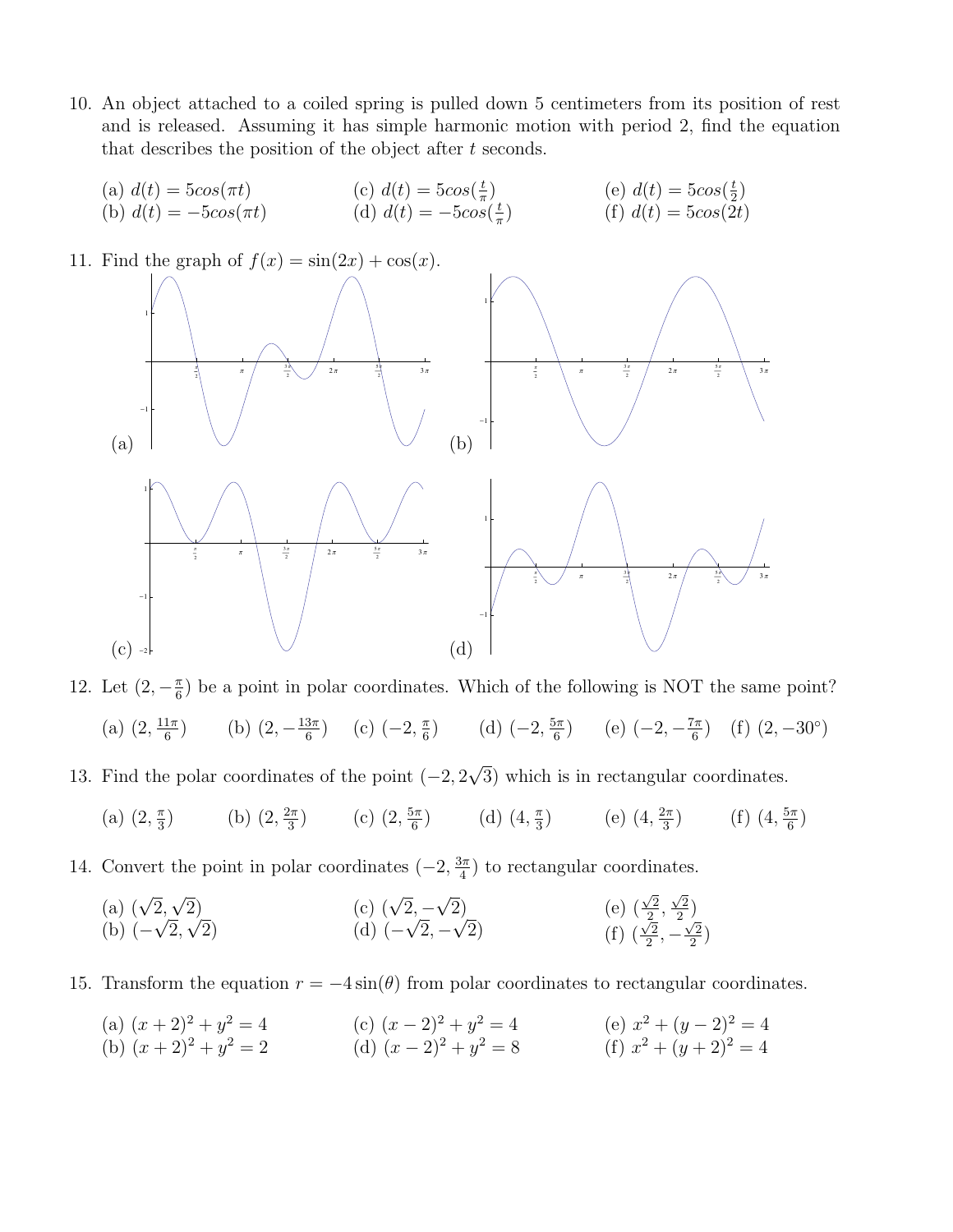16. Transform the equation  $r \cos(\theta) = -3$  from polar coordinates to rectangular coordinates.

(a) 
$$
x = 3
$$
 (b)  $x = -3$  (c)  $y = 3$  (d)  $y = -3$  (e)  $y = 3x$  (f)  $y = -3x$ 

17. Identify the graph of the following polar equation:  $r = 1 - 2 \sin \theta$ .



18. Identify the graph of the following polar equation:  $r = -2\cos(5\theta)$ .

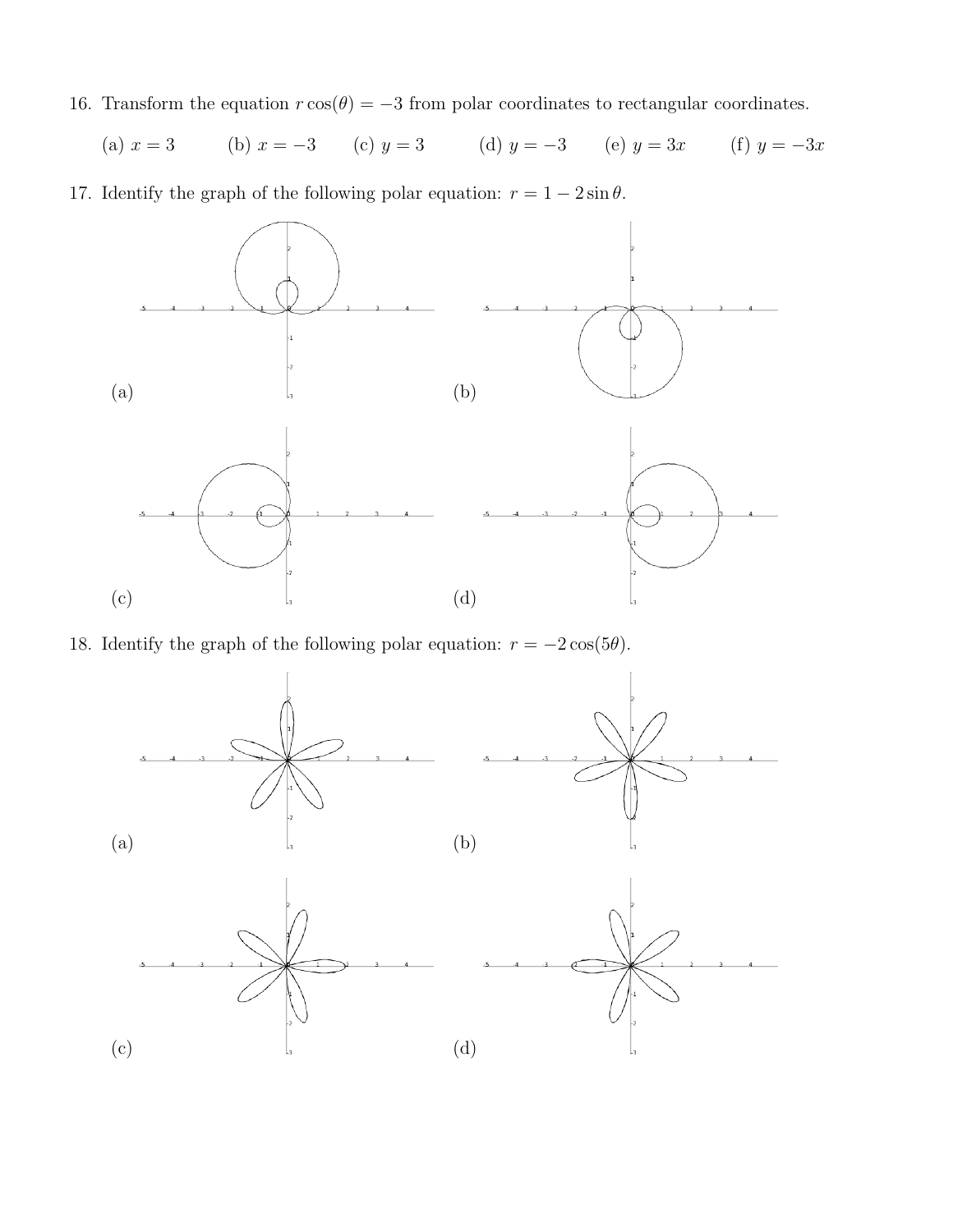

19. If  $z = 4(\cos(25°) + i\sin(25°))$  and  $w = 2(\cos(65°) + i\sin(65°))$ , find  $z * w$ .